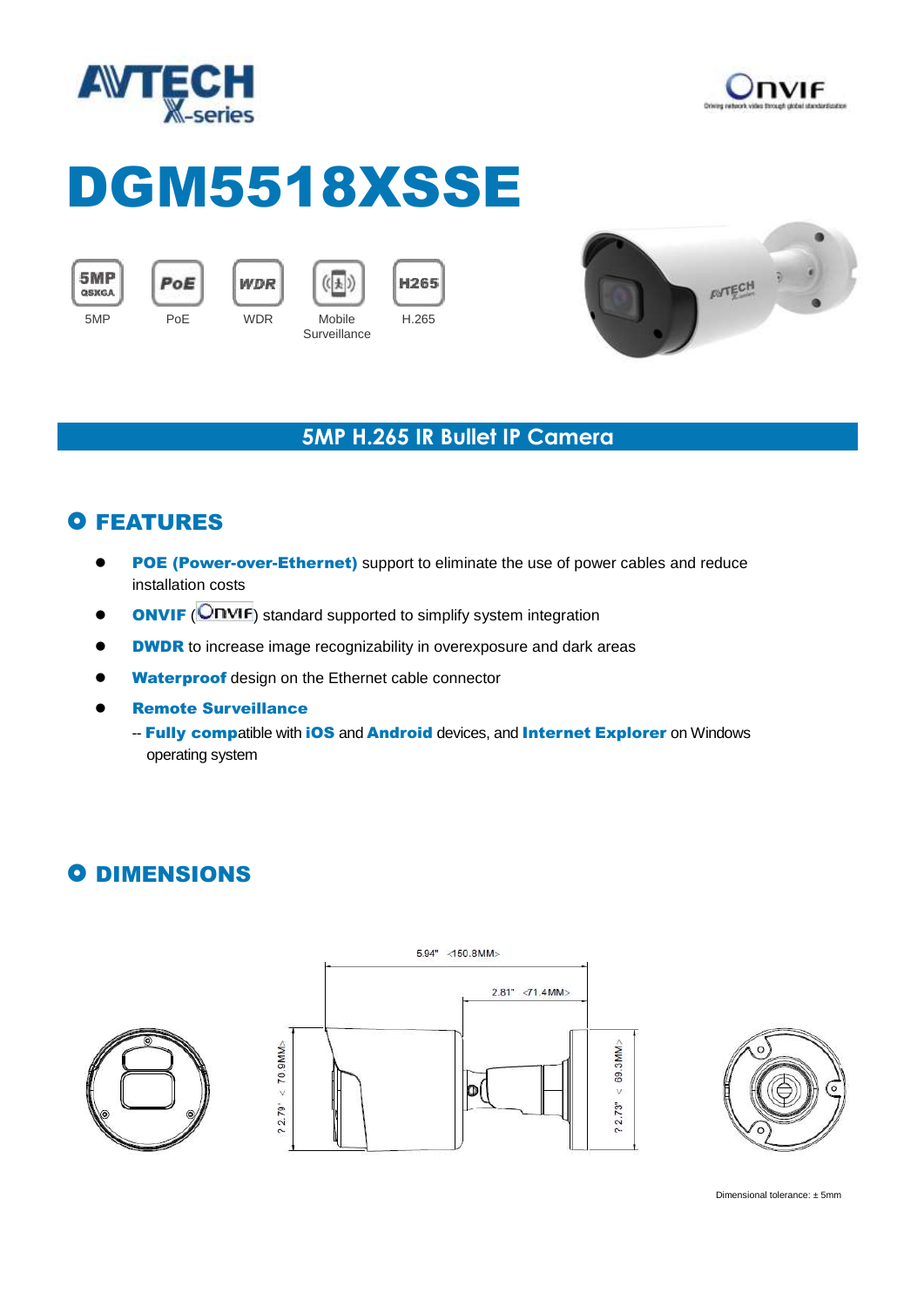



### O SPECIFICATIONS\*

| <b>Network</b>             |                                                                                                                                                                                                                                                                        |
|----------------------------|------------------------------------------------------------------------------------------------------------------------------------------------------------------------------------------------------------------------------------------------------------------------|
| <b>LAN Port</b>            | <b>YES</b>                                                                                                                                                                                                                                                             |
| <b>LAN Speed</b>           | 10/100 Based-T Ethernet                                                                                                                                                                                                                                                |
| <b>Supported Protocols</b> | TCP/IP, HTTP, DHCP, DNS, DDNS, RTP/RTSP,<br>SMTP, NTP, UPnP, SNMP, HTTPS, FTP                                                                                                                                                                                          |
| <b>ONVIF Compatible</b>    | YES (Profile S, Profile G, Profile T)                                                                                                                                                                                                                                  |
| Security                   | (1) Multiple user access levels with password<br>(2) IP address filtering<br>(3) Digest authentication                                                                                                                                                                 |
| <b>Remote Access</b>       | Internet Explorer on Windows operating system                                                                                                                                                                                                                          |
| <b>Video</b>               |                                                                                                                                                                                                                                                                        |
| Network Compression        | H.265 /H.264                                                                                                                                                                                                                                                           |
| Video Resolution           | Main Stream :5MP(2592*1944),4MP(2592x1520),3MP(2304x1296),1080P(1920x1080)<br>Sub Steam :720P(1280x720), VGA(640x480), QVGA(320x240)<br>Mobile Stream : QVGA (320x240)                                                                                                 |
| <b>Frame Rate</b>          | 30fps                                                                                                                                                                                                                                                                  |
| Video bit rate             | 8Kbps ~ 8Mbps                                                                                                                                                                                                                                                          |
| Multiple Video Streaming   | Triple-Stream(Main/Sub/Mobile)                                                                                                                                                                                                                                         |
| Bitrate control method     | CBR / VBR                                                                                                                                                                                                                                                              |
| <b>General</b>             |                                                                                                                                                                                                                                                                        |
| Image Sensor               | 1/2.7" Progressive CMOS image sensor                                                                                                                                                                                                                                   |
| Min Illumination           | Color 0.002Lux @(F1.2,AGC ON)                                                                                                                                                                                                                                          |
| <b>Shutter Speed</b>       | $1/5 \sim 1/20000$ sec                                                                                                                                                                                                                                                 |
| Lens                       | $3.6$ mm $-$ F No. 1.6                                                                                                                                                                                                                                                 |
| <b>Viewing Angle</b>       | Horizontal: 91°, Vertical: 46°, Diagonal: 110°                                                                                                                                                                                                                         |
| SD storage                 | Micro SD slot, up to 256GB                                                                                                                                                                                                                                             |
| IR Effective Distance**    | Up to 30 meters                                                                                                                                                                                                                                                        |
| IR Shift                   | IR cut filter with auto switch                                                                                                                                                                                                                                         |
| <b>Video Analytics</b>     | Face Detection, Face Recognition, Attribute Detection, Pedestrian & Vehicle Detection,<br>Perimeter Intrusion Detection, Line Crossing, Crossing Counting, Heat Map, Crowd Density<br>Detection, Queue Length Detection, License Plate Detection, Rare Sound Detection |
| WDR                        | <b>WDR</b>                                                                                                                                                                                                                                                             |
| <b>BLC</b>                 | <b>YES</b>                                                                                                                                                                                                                                                             |
| <b>ROI</b>                 | <b>YES</b>                                                                                                                                                                                                                                                             |
| Privacy Mask               | <b>YES</b>                                                                                                                                                                                                                                                             |
| Gain Control               | Auto                                                                                                                                                                                                                                                                   |
| Digital Noise Reduction    | 3D DNR                                                                                                                                                                                                                                                                 |
| Image Settings             | Rotate mode, Saturation, Brightness, Contrast, Hue, Sharpness adjustable                                                                                                                                                                                               |
| Audio                      | Built-in microphone                                                                                                                                                                                                                                                    |
| Alarm Trigger              | <b>NO</b>                                                                                                                                                                                                                                                              |
| <b>Reset Button</b>        | <b>YES</b>                                                                                                                                                                                                                                                             |
| POE                        | YES (IEEE 802.3af)                                                                                                                                                                                                                                                     |